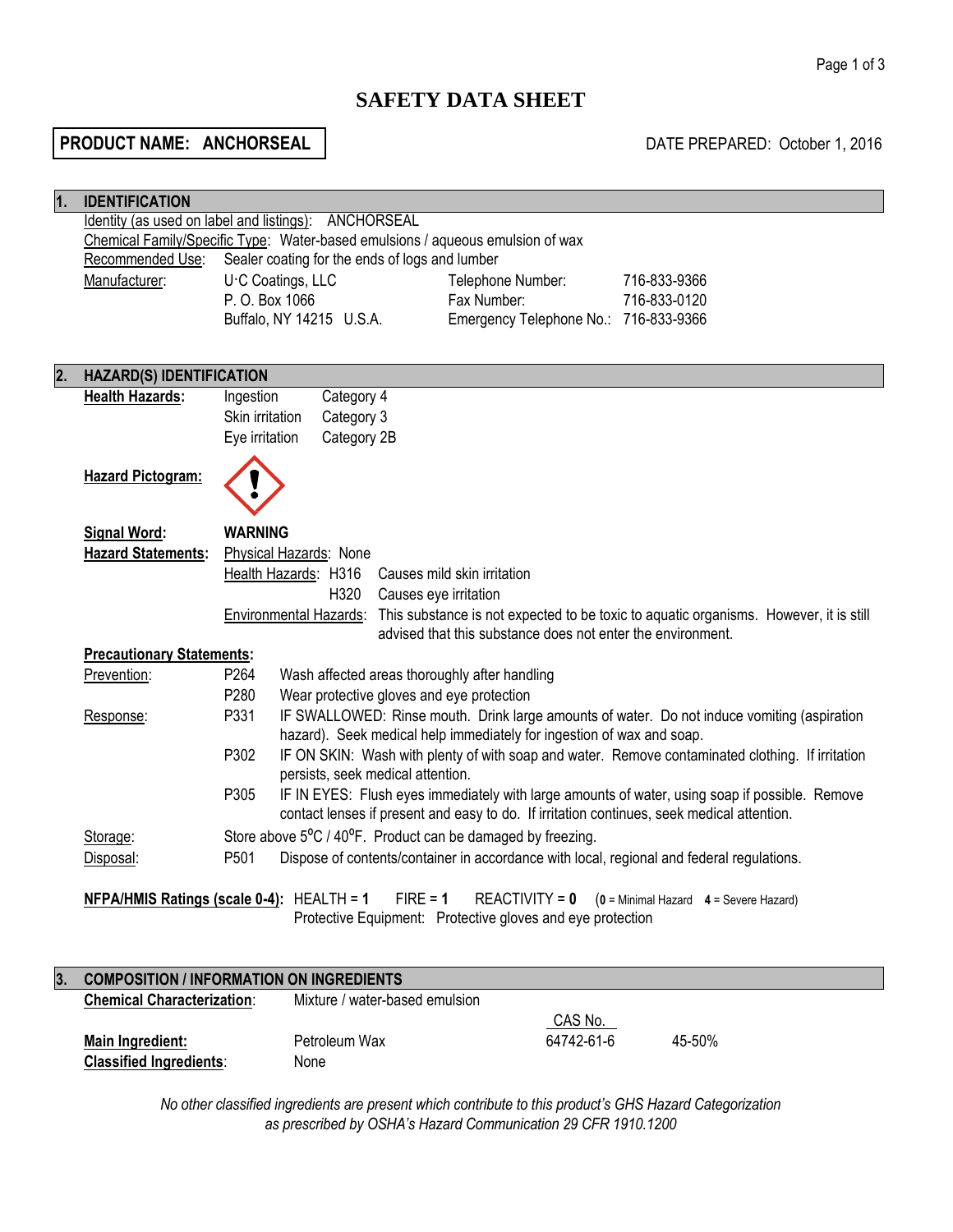| 4. | <b>FIRST AID MEASURES</b>                                                                                              |                                                                                                                   |  |
|----|------------------------------------------------------------------------------------------------------------------------|-------------------------------------------------------------------------------------------------------------------|--|
|    | After Eye Contact:                                                                                                     | Flush eyes immediately with large amounts of water, using soap if possible. Remove contact lenses if present      |  |
|    |                                                                                                                        | and easy to do. If irritation continues, seek medical attention.                                                  |  |
|    | After Skin Contact:                                                                                                    | Wash with plenty of soap and water. Remove contaminated clothing. If irritation persists, seek medical attention. |  |
|    | After Swallowing:                                                                                                      | Rinse mouth. Drink large amounts of water. Do not induce vomiting (aspiration hazard). Seek medical help          |  |
|    |                                                                                                                        | immediately for ingestion of wax and soap.                                                                        |  |
|    | Most important symptoms and effects, both acute and delayed: No further relevant information available.                |                                                                                                                   |  |
|    | Indication of any immediate medical attention and special treatment needed: No further relevant information available. |                                                                                                                   |  |
|    |                                                                                                                        |                                                                                                                   |  |
|    |                                                                                                                        |                                                                                                                   |  |
|    | 5. FIRE FIGHTING MEASURES                                                                                              |                                                                                                                   |  |
|    | <b>Extinguishing Media:</b>                                                                                            | Water spray, dry chemical, carbon dioxide $(CO2)$ , foam. Do not direct solid stream of water or                  |  |

|                                   | foam into burning pools.                                    |
|-----------------------------------|-------------------------------------------------------------|
| Other Fire or Combustion Hazards: | Incomplete combustion can produce carbon monoxide.          |
| Fire Fighting Instructions:       | Avoid breathing smoke and vapor.                            |
| Fire Fighting Equipment:          | Self-contained breathing apparatus and protective clothing. |

# **6. ACCIDENTAL RELEASE MEASURES**

| Personal Protection:      | Wear protective gloves and eye protection plus rubber boots when containing large spills.                                                                          |
|---------------------------|--------------------------------------------------------------------------------------------------------------------------------------------------------------------|
| Precautions:              | Do not allow to enter sewers / surface or ground water.                                                                                                            |
| Containment and Clean-up: | Large spills: contain with dikes, collect, and filter for reuse.                                                                                                   |
|                           | Small spills: collect or absorb with oil absorbent pads.                                                                                                           |
|                           | Clean contaminated areas with soap and water. All spill response and disposal should be carried out in<br>accordance with local, regional and federal regulations. |
|                           |                                                                                                                                                                    |

# **7. HANDLING AND STORAGE**

| General:  | Keep containers closed to minimize evaporation and skin formation.                  |
|-----------|-------------------------------------------------------------------------------------|
| Handling: | Use normal precautions and protective equipment to avoid exposure to eyes and skin. |
| Storage:  | Store at ambient temperature, above 5°C / 40°F. Product can be damaged by freezing. |

# **8. EXPOSURE CONTROLS / PERSONAL PROTECTION**

Ventilation: Good ventilation in work area, atmospheric pressure. Personal Protection: Eyes: safety glasses or splash goggles Hands: protective gloves Other: synthetic apron for cleanliness

# **9. PHYSICAL & CHEMICAL CHARACTERISTICS**

| <b>Physical State:</b> | Liquid                                                              | Odor: slight petroleum oil odor                                   |
|------------------------|---------------------------------------------------------------------|-------------------------------------------------------------------|
|                        | Appearance/Color: White or colored liquid of paint-like consistency |                                                                   |
| Viscosity:             | 3,500 - 4,500 Cps at 25°C / 77°F (LVT Brookfield)                   |                                                                   |
| Flash Point:           | No flash - boils at 100°C / 212°F                                   | Auto ignition temperature: n/a                                    |
| <b>Boiling Point:</b>  | 100°C / 212°F                                                       | $0^{\circ}$ C / 32 $^{\circ}$ F<br><b>Melting/Freezing Point:</b> |